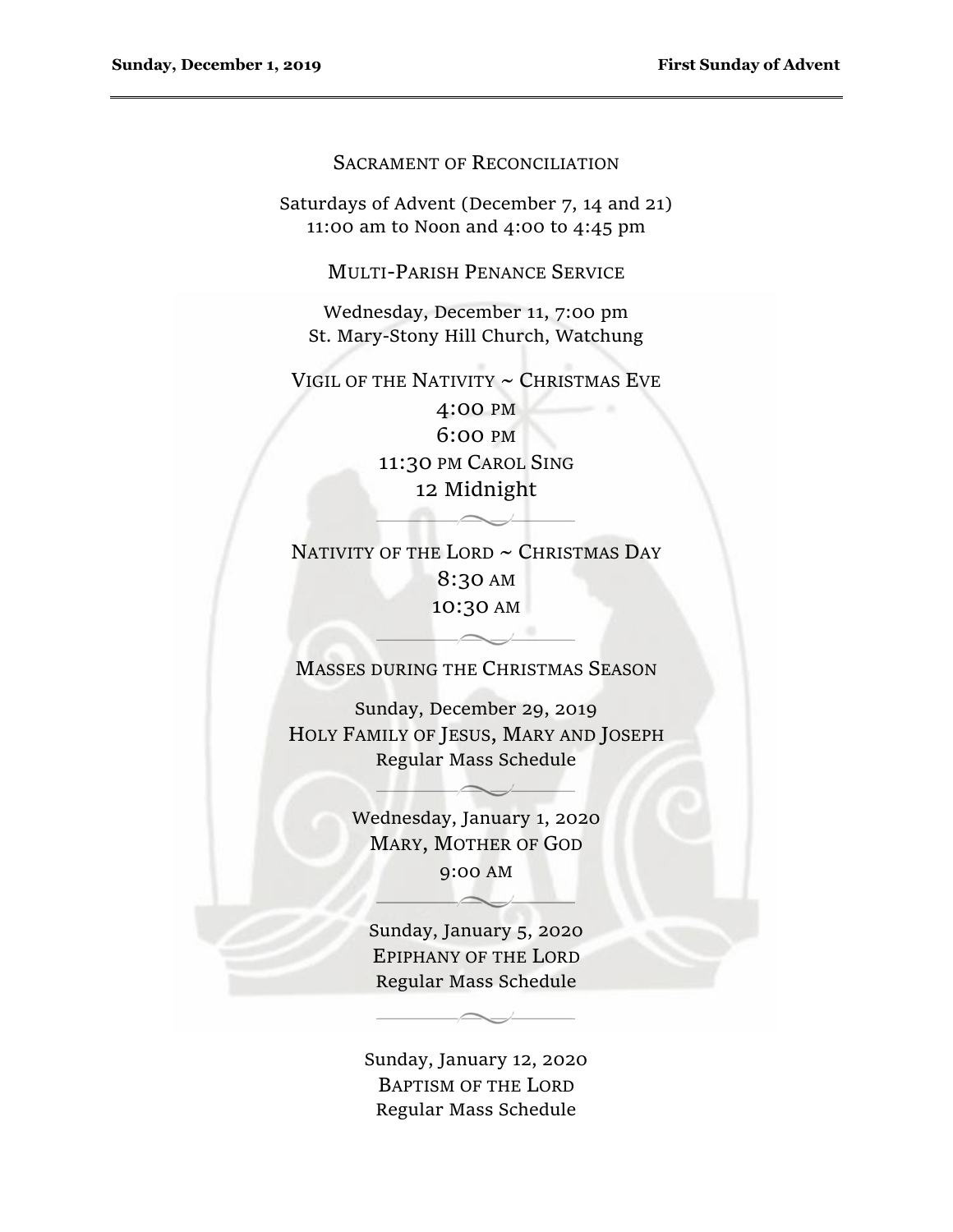## Mass Intentions

## Sunday, 12/1

| 8:30 am | Daniel & Kathleen Nunzello by         |
|---------|---------------------------------------|
|         | loving grandson Ramoń                 |
|         | 10:30 am Parishioners of St. John's & |
|         | Pat Urenovich by Pat, Bill &          |
|         | Will Hughes                           |

## Monday, 12/2

7:00 am James McDougal by the Mack family

## Tuesday, 12/3

7:00 am Mission & Ministries of EWTN by John Kreiss

# Wednesday, 12/4

7:00 am Mission & Ministries of EWTN by John Kreiss

# Thursday, 12/5

7:00 am Mission & Ministries of EWTN by John Kreiss

# Friday 12/6

7:00 am Mission & Ministries of EWTN by John Kreiss

## Saturday 12/7

5:00 pm Henry Janssen by Barbara Carlisle

# Sunday 12/8

8:30 am John J. Cashin by Eileen & Lou Capozzi 10:30 am Anna Fitzgerald by Bill & Pat Hughes

This week our Sanctuary lamp is lit in memory of **Michael Duggan** by **Margaret Huber.** 

This week our Chapel candle is lit in memory of **Jerry Biro** by **Elizabeth Biro.**

#### **With Grateful Hearts ~ Thank you Sharon Sweeney ~ Welcome Patricia Hummel**

In his First Letter to the Corinthians, St. Paul says, "I always thank my God for you because of his grace given to you in Christ Jesus. For in him you have been enriched in every way – with all kinds of speech and with all knowledge – God thus confirming our testimony about Christ among you." We echo these words as we bid farewell to Sharon Sweeney who has served our Parish Religious Education program and thank her for sharing her gifts and talents with us. We also take this opportunity to welcome Patricia Hummel who will coordinate the program for the remainder of the year.

### **The Solemnity of the Immaculate Conception**

This year, December 8 (normally a holy day of obligation), is the Second Sunday of Advent. The Solemnity of the Immaculate Conception of the Blessed Virgin Mary is transferred to Monday, December 9, 2019. The obligation to attend Mass, however, does not transfer.

### **Retirement Fund for Religious**

Next weekend, we will have a second collection for the Retirement Fund for Religious, which helps hundreds of religious communities care for their aging members. Please join in thanking thousands of Catholic sisters, brothers and religious order priests who worked tirelessly to educate the young and serve those in need.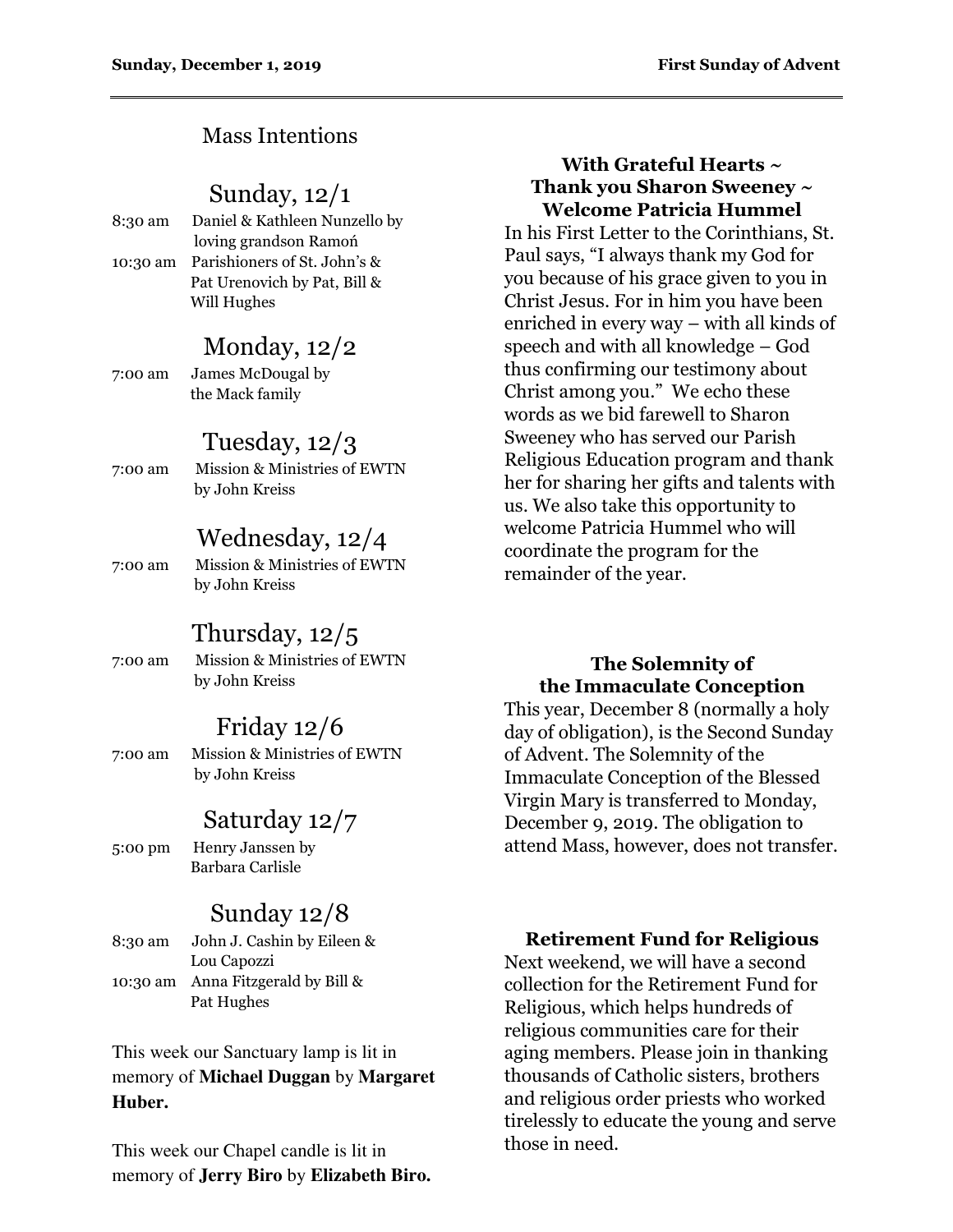#### **St. John Food Pantry**

Our Food Pantry is in need of the following: dry pasta, rice, cereal, canned tuna and chicken, low/no sugar canned fruit, no/low sodium canned vegetables and soups, tomato sauce and fruit juice. Food donations support our parish food pantry, for our neighbors in need as well as FISH Food Pantry on New Market Road in Piscataway. Thank you for your continuous generosity.

#### **Social Concerns**

Do you know a needy person or family? Could one of your neighbors benefit from assistance with food and/or other essentials? Please call the Parish Center, 732-968-2621, in confidence, and we will do whatever we can to help. Please continue to bring men's toiletries, tooth brushes, and large and medium thongs or slippers for the Ozanam Men's Shelter. Articles may be left in the vestibule. Thanks for not forgetting the "guys".

#### **Time, Talent and Treasure**



Fostering stewardship is a way of life. Everyone in our parish benefits from the sacrificial gift one makes of time, talent and treasure. With grateful hearts we thank:

## **Our Ushers**

**Giving Tree** Our Angel Giving Tree is in place in the Church vestibule. Please select

your angel and return your gift to the Parish Center or Church by **December 15, 2019**. Blessings and thanks as we prepare for our Savior's birth.

## **Special Thank You**

The weekly and special Thanksgiving food collections have been so generous that our Thanksgiving Baskets were brimming over. Thanks to our church family for making this happen! – Mary Lou Chingery



### **Prayers for Our Service Members**  Please pray for the

following parishioners

who are currently serving in the Military:

- **U.S. Navy Reserve Lt. Michael Bartilotti**
- **U.S. Army Pvt. Luke Harshaney**
- **U.S. Army Pvt. Raymond C. Pizzigoni**
- **U.S. Coast Guard Lt. Ed Sella**
- **U.S. Army Staff Sgt. Paul Frabizzio**
- **U.S. Marine Mer. Cpl. Thomas Tyler Lizak**
- **U.S. Army Pfc. Sean Parente**
- **U.S. Marine Pvt. Dante Parente**
- **U.S. Army 2nd Lt. Casey Wenzel**
- **U.S. Army Spec. 4 Timothy Francisco**
- **U.S. Marine LCpl. Stephen Wright**
- **U.S. Marine Pvt. José Citron**

If there are any other military members you would like to be included in our prayers, please contact the Parish Office.

for their efforts.